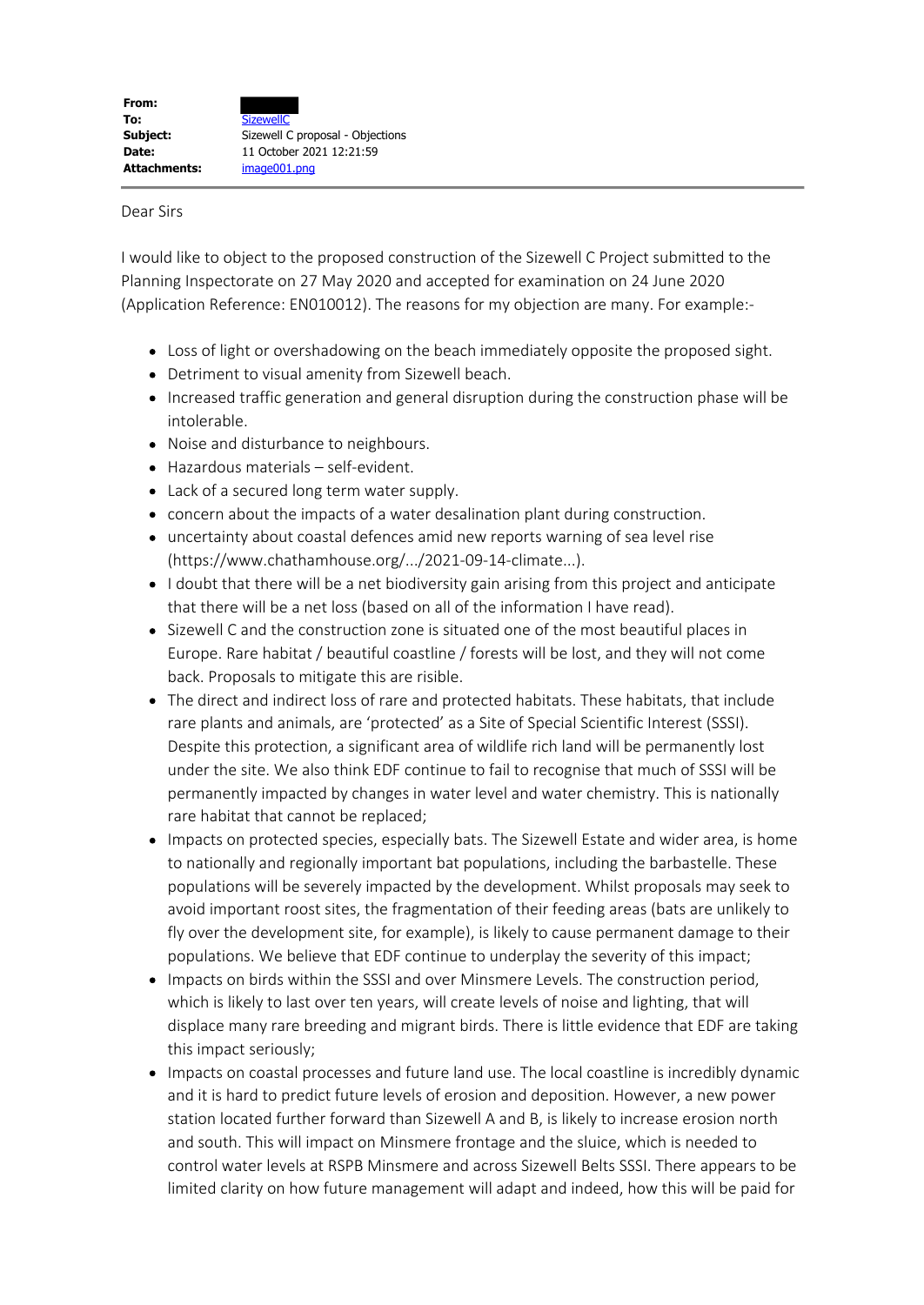if Sizewell C does cause increased erosion.

- Coastal processes. Concern that the beach landing facility and hard coastal defence feature could have significant impacts on coastal processes affecting the Minsmere-Walberswick designated wildlife sites.
- Hydrology. Potential for significant impacts on water quality and water movement affecting the Minsmere-Walberswick designated wildlife sites and the Sizewell Marshes SSSI.
- Noise and visual disturbance. Concern about effects on marsh harriers and waterbirds of the Minsmere-Walberswick designated wildlife sites
- Loss of designated wildlife sites. Concern about the level of land take from Sizewell Marshes SSSI and the lack of justification for this. Need for clarity that there will not be land take from the Minsmere-Walberswick designated wildlife sites.
- Recreational pressure. Concern that footpath closures and diversions during construction and the proximity of the workers' campus could result in increased trampling of sensitive wildlife sites.
- Marine ecology. Concern about thermal and chemical discharges and disturbance from shipping affecting red-throated divers and terns from the Outer Thames Estuary SPA.
- Other impacts. Other effects on designated wildlife sites including on air quality and protected species, and effects on visitors to RSPB Minsmere.
- Overarching concern that EDF have not properly assessed the total impacts of the project – i.e. the combined total effects of all the above impacts on important wildlife sites and species.

It is clear from this article:

## https://www.bbc.co.uk/news/uk-england-suffolk-58680467

that the project is a white elephant. I am not entirely certain why the Government is keen to perpetuate it. The project fails any cost/benefit analysis versus alternatives.

There are alternative means of achieving a zero carbon existence.

I am a believer in nuclear weapons, nuclear technology and nuclear power – but first and foremost I am a believer in proportionality, financial prudence and long-termism. Sizewell C ticks none of those boxes – it is a wretched, half-baked scheme perpetuated by corporate greed and supported by a blinkered government who perhaps feel that they are "in too deep". The government will be grateful to have this decision taken away from them. It is incumbent on you, the planning inspectorate, to recognise all of the failings and shortcomings of this project, to recognise the misery it will cause to many – now and in the future - and to throw the government a lifeline by rejecting the project and finally allowing them to look elsewhere for low or no carbon energy.

Regards.

Joss Alcraft Corporate Solicitor Senior Partner

**MADDOX LEGAL LIMITED**